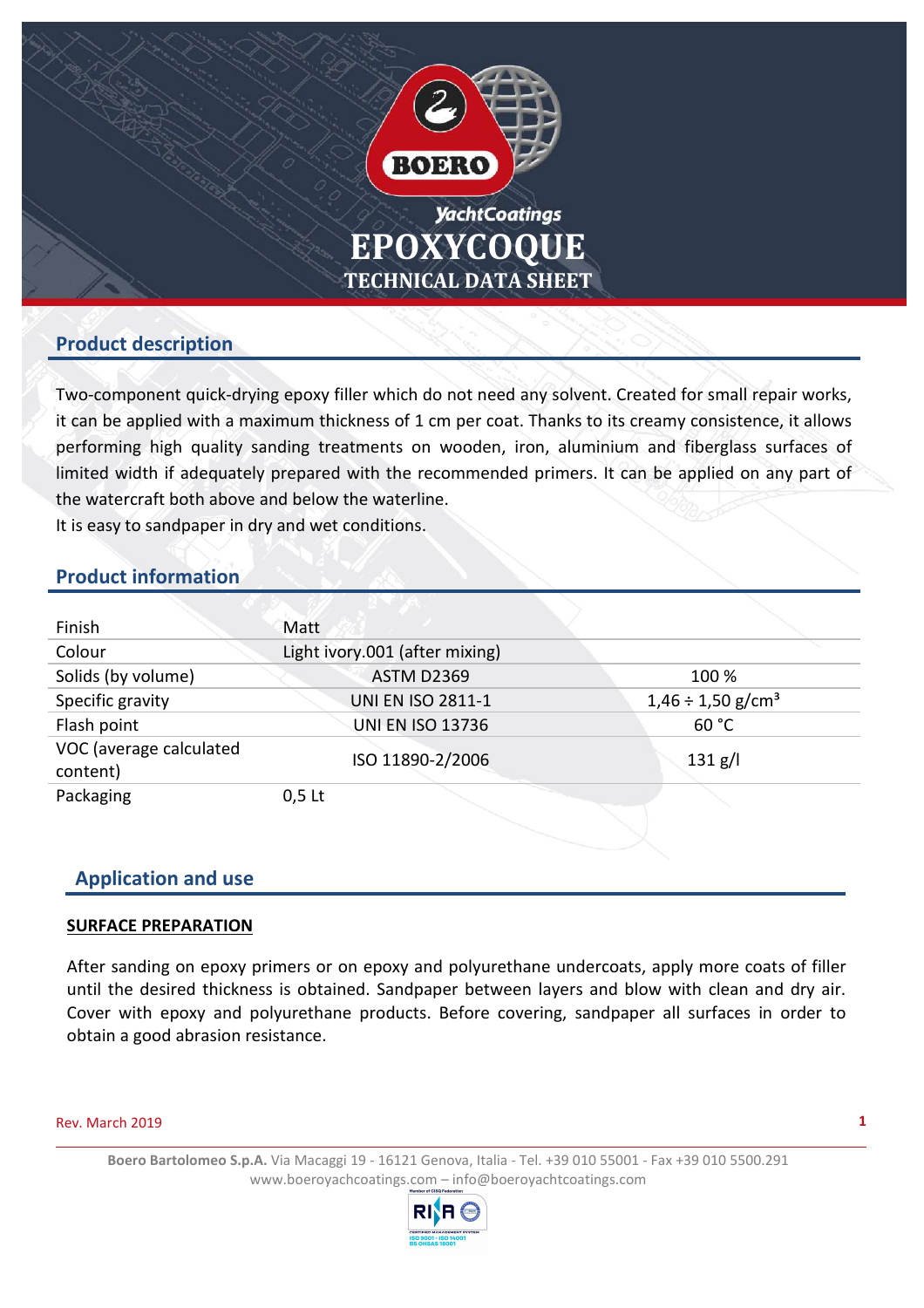

# **yachtCoatings EPOXYCOQUE TECHNICAL DATA SHEET**

# **Application data**

| Mixing ratio by volume                                                     |                     |                            | 1:1                                                                                         |                |
|----------------------------------------------------------------------------|---------------------|----------------------------|---------------------------------------------------------------------------------------------|----------------|
| Mixing ratio by weight<br>Base (comp. A)<br>Hardener B)                    | 260.001<br>260.000C |                            | 60 w/w<br>40 w/w                                                                            |                |
| Pot-life<br>N.B: do not use this product when Pot-life<br>time is exceeded |                     |                            | 30 min. at 20 °C                                                                            |                |
| Application methods                                                        |                     |                            | Spatula                                                                                     |                |
| Dry film thickness per coat                                                |                     | Standard application range |                                                                                             | 0 to 10 mm     |
|                                                                            |                     | Recommended                |                                                                                             | 0 to 10 mm     |
| Wet film thickness per coat                                                |                     |                            | Standard application range                                                                  | 0 to 10 mm     |
|                                                                            |                     | Recommended                |                                                                                             | 0 to 10 mm     |
| Theoretical coverage                                                       |                     | $0 - 10$ mm                |                                                                                             | $0 - 1$ $1/m2$ |
| Recommended primers                                                        |                     |                            | Delta 3000 - Defender - Delta UC HB - Epomar                                                |                |
| <b>Notes</b><br>of fluidifier.                                             |                     |                            | Before catalysis, a perfect mix of the two components is recommended Do not add any solvent |                |

Rev. March 2019

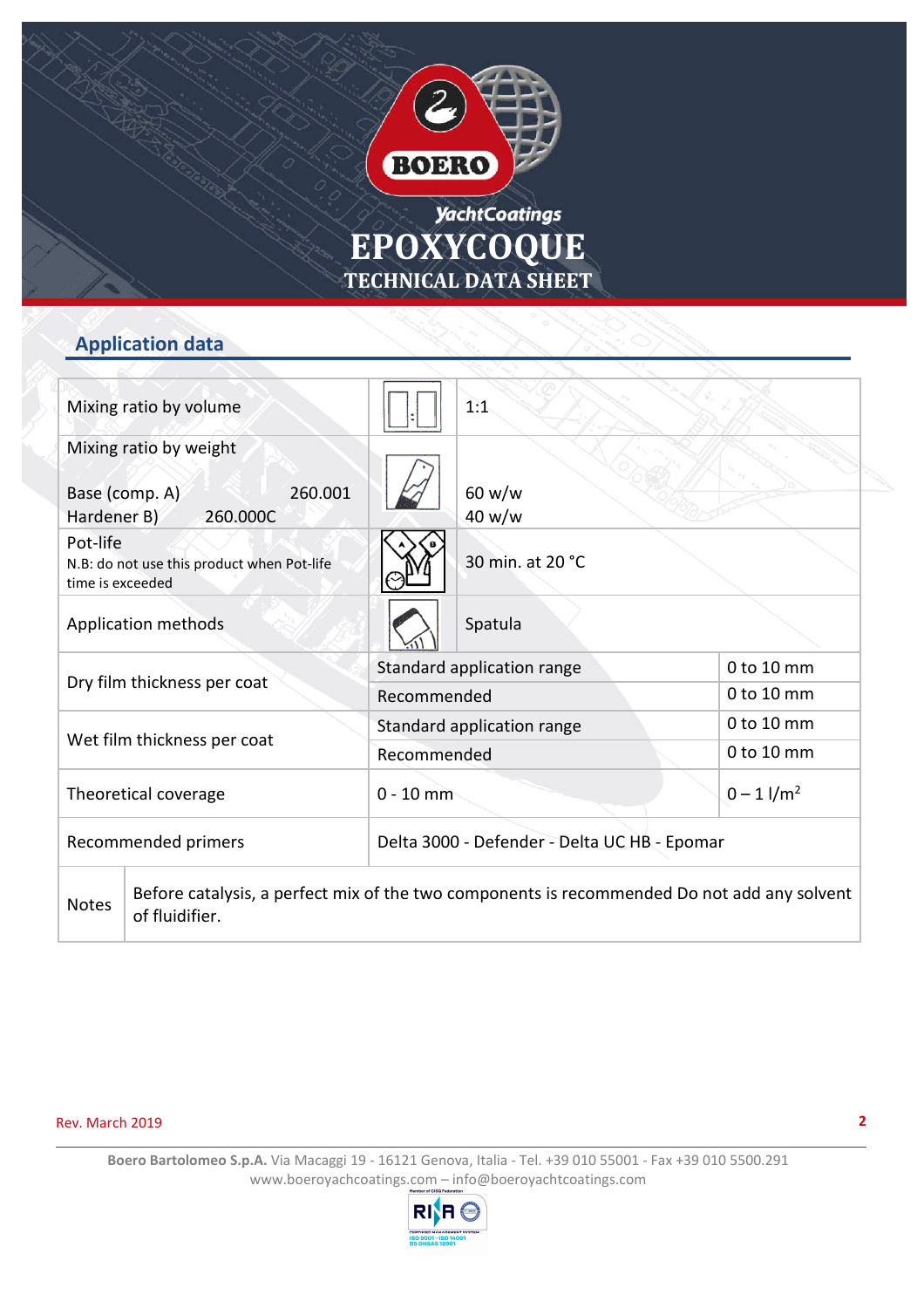

# **EPOXYCOQUE TECHNICAL DATA SHEET**

# **Drying time**

| Temperature °C |  | 10  |     | 15     |     | 20             |     | 30     |                |
|----------------|--|-----|-----|--------|-----|----------------|-----|--------|----------------|
|                |  | Min | Max | Min    | Max | Min            | Max | Min    | Max            |
| Sanding        |  |     |     | 4 h    | 6 h | 3 <sub>h</sub> | 4 h |        | 3 <sub>h</sub> |
| Full curing    |  |     |     | 7 days |     | 7 days         |     | 7 days |                |

**N.B.** *The drying times and the overcoating intervals increase with higher thickness of the applied film. Always check that the existing film is perfectly dry before applying a further product coat.*

### **CONDITIONS DURING APPLICATION**

In order to avoid the formation of condensation, the surface temperature should be at least 3° C above dew point. During application and curing, the min. ambient temperature must not be lower than 15° C or higher than 35° C; substrate temperature must not be lower than 10° C, since curing is remarkably reduced at lower temperatures.

Application is not advisable when relative humidity exceeds 80%. The term-hygrometric survey should be carried out near the surface to be coated. Make sure there is enough ventilation when the application takes place in closed areas.

### **Storage**

It is recommended to avoid exposure to air and extreme temperatures. To maximize the shelf life in the can, it is woth checking that the container is well closed during the storage and the temperature is between 10° C and 35° C. Avoid exposure to direct sunlight.